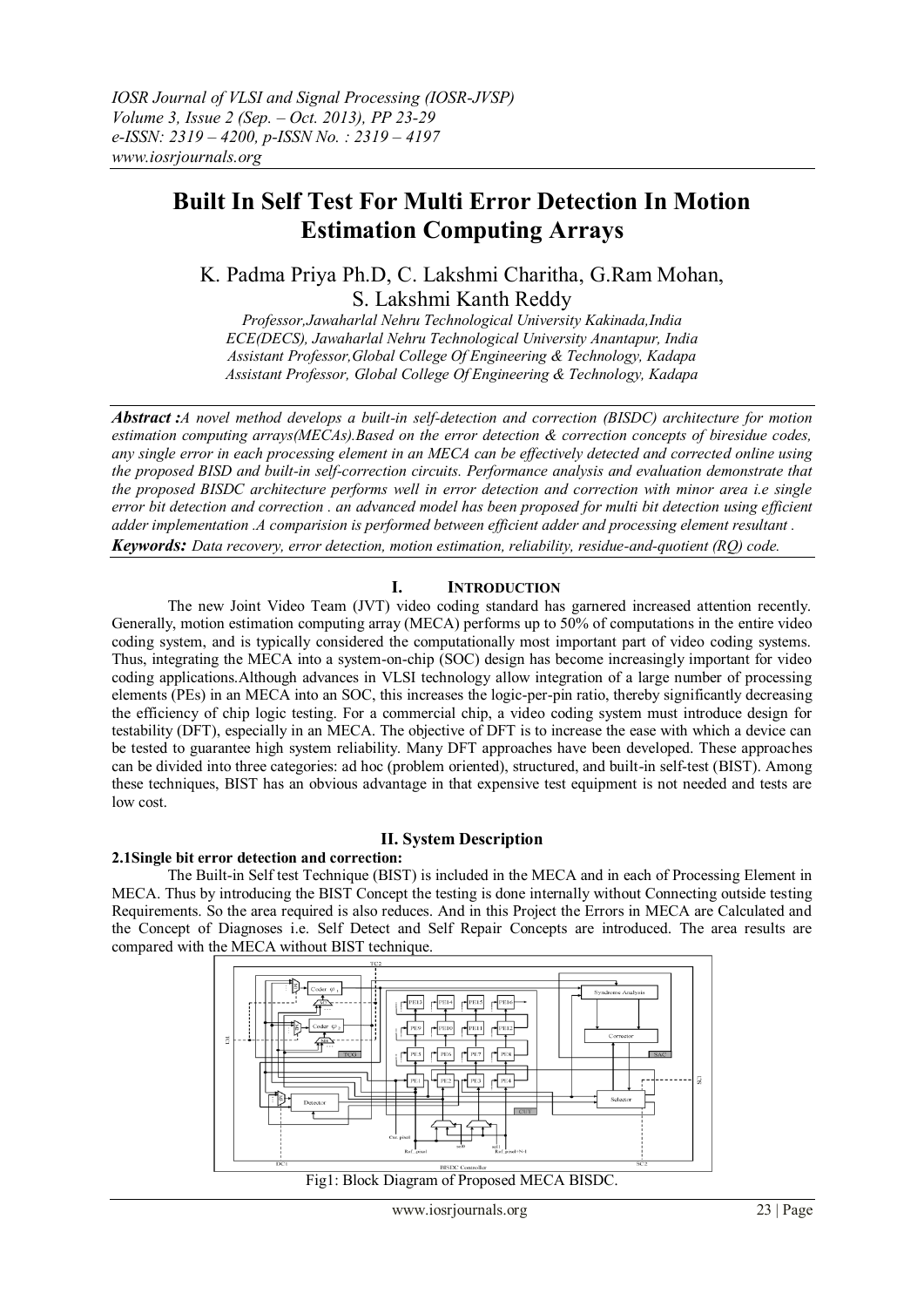Fig.1 shows the corresponding BISDC implementation. Signals TC1and TC2are utilized to select data paths from Cur. Pixel and Ref.pixel, respectively. The output of a specific PEican be delivered to a detector for detecting errors using the DC1 signal. Moreover, the selector circuit is controlled by signals SC1and SC2that receive data from a specific PEi+1, and then export these data to the next specific PEi or syndrome analysis and corrector (SAC) for error correction.

Based on the concepts of BIST and biresidue codes, this paper presents a built-in selfdetection/correction (BISDC) architecture that effectively self-detects and self-corrects PE errors in an MECA.Notably, any array-based computing structure, such as the discrete cosine transform (DCT), iterative logic array (ILA), and finite-impulse filter (FIR), is suitable for the proposed method to detect and correct errors based on biresidue codes.

### **2.2 Fault Model**

The PEs are important building blocks and are connected in a regular manner to construct an MECA. Generally, PEs are surrounded by sets of adders and accumulators that determine how data flows through them. Thus, PEs can be considered the class of circuits called ILAs, whose testing assignment can be easily achieved using the fault model called as cell fault model (CFM). The use of the CFM is currently of considerable interest due to the rapid growth in the use of high-level synthesis and the parallel increase in complexity and density of ICs. Using the CFM allows tests to be independent of the adopted synthesis tool and vendor library. Arithmetic modules, like adders (the primary element in a PE), due to their regularity, are designed in a very dense configuration.

Moreover, the use of a relatively more comprehensive fault model, the single stuck-at (SSA) model, is required to cover actual failures in the interconnect data bus between PEs. The SSA fault is a well-known structural fault model that assumes faults cause a line in the circuit to behave as if it were permanently at logic "0" [stuck-at 0 (SA0)] or logic "1" [stuck-at 1 (SA1)]. The SSA fault in an MECA architecture can result in errors in computed SAD values. This paper refers to this as a distorted computational error; its magnitude is  $e =$ SAD'-SAD. Where SAD' is the computed SAD value with an SSA fault.

## **2.3 Elements involved in BIST:**



The self-detection and self correction operations (Fig.4.1) are simply described as follows. First, the input data of Cur. Pixel and Ref.pixel for a specific  $PE_i$  in the MECA are sent to the test code generator (TCG) to generate the corresponding test codes. Second, the test codes from the TCG and output data from the specific PE<sub>i</sub>are detected and verified in detector and selector (DAS) circuits to determine whether the specific PE<sub>i</sub> has an error. In other words, the self-detection capability uses the detector circuit in DAS. Third, the selector circuit in DAS delivers the error signal to SAC for error correction. Finally, the error correction data from SAC, or errorfree data from the selector circuit in DAS, are passed to the next specific PE<sub>i+1</sub>for subsequent testing. 2.4 Processing Element (PE)

Processing element calculates the sum of absolute differences (SAD) between current pixels and reference pixels. Generally, a PE is made up of two adders (an 8-bit adder and a 12-bit adder) and accumulator.

The SAD is given by

N-1 N-1 SAD =  $\Sigma\Sigma$  | C(r, j) – r(r, j) |  $i=0$   $i=0$  $j=0$   $j=0$ 

Where c  $(i, j)$  and r  $(i, j)$  are the current pixel and reference pixel. The 16 pixels absolute difference is given to adder unit to perform SAD.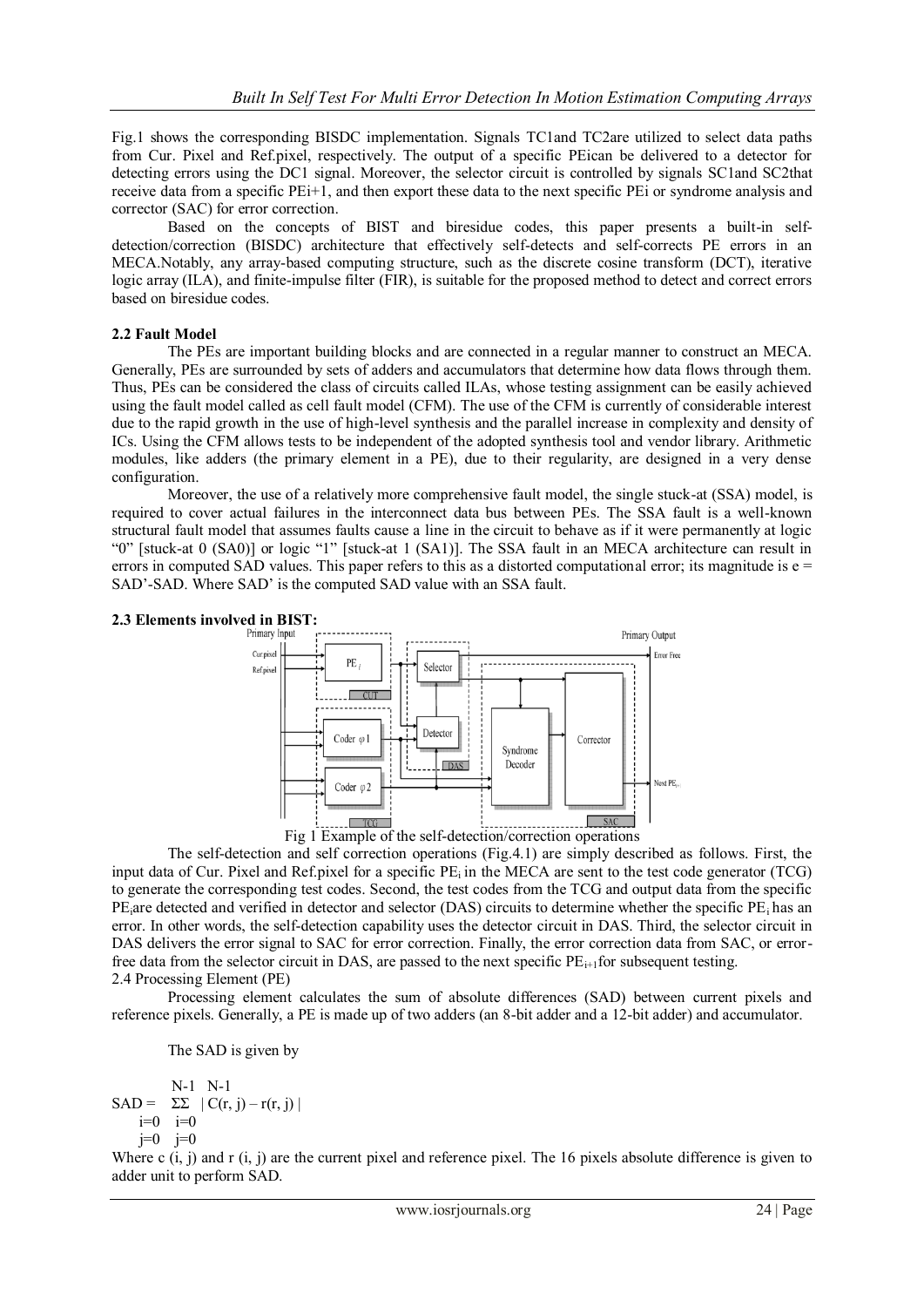## **2.5 CODER**

The following definitions, based on the bi-residues codes, are applied to verify the feasibility of the two coders in the TCG

Definition 1:  $|N1+N2|\phi = ||N1|\phi + |N2|\phi| \phi$ . Definition 2: Let  $Nj=n1+n2+$ ………….. +nj. Then | Nj|  $\varphi = || n1| \varphi + |n2| \varphi + \ldots + | nj| \varphi | \varphi$ .

In the Project we are using two Coder modules because bi residue Codes are used for calculation of SAD. And the Phi1 ( $\varphi$ 1) and phi2 ( $\varphi$ 2) values are selected by satisfying the conditions. i.e.  $A = 2^a - 1$  and  $B = 2^b - 1$  such that  $GCD(a, b) = 1$ .

#### **2.6 DETECTOR**

Detector module will detect whether there is an error in output of PE i.e. SAD. Here the Error is calculated. The output of PE and theoretically calculated SAD will be subtracted which is given as  $e = SAD'$ -SAD.

### **2.7 SELECTOR**

Selector takes the output of the processing element as an input. Another input to the selector is the output of the detector. If the Detector block detects any error in the PE output then the Selector block will give the PE output to Syndrome Decoder to detect in which bit position there is an error and also to the Corrector block to correct the single bit error.

#### **2.8 SYNDROME DECODER**

This module decodes the syndrome values which specify the error in the bit position of SAD. Syndromes can be expressed as

$$
(S\varphi 1, S\varphi 2)=(|N'j-X|\varphi 1, |N'j-Y|\varphi 2)=(|e|\varphi 1, |e|\varphi 2)
$$

#### **2.9 CORRECTOR**

Input to the corrector module is the output of the selector module which is SAD that needs to be corrected; the bit position which needs correction is specified by the syndrome decoder. The corrector architecture consists of LUT and 12 multiplexers.

#### **III. Proposed Method**

Our design is intended to speed up the computation of the minimum SAD by its implementation on a FPGA (SAD processor in figure 1), while a core processor supplies the reference and candidate blocks to the FPGA device (dispatcher in figure 1). In this paper we propose a FPGA architecture to compute the minimum SAD. This design can be integrated with any BMA (full search or another efficient search strategy).

On-line arithmetic techniques have been considered to solve many signal processing problems, such us digital filtering, Fourier transform and others [6] [9]. Recent works have presented the attractiveness of OLA for FPGAs designs.

The MSD first mode of computation requires a flexibility in computing digits on the basis of partial information about inputs. This is achieved by the use of redundant representation system. In a redundant representation with radix r, each digit has more than r possible values. This allows several representation of a given value. Therefore, there is a flexibility in choosing an output digit at a given step so that, a compensation can be introduced if needed. SD representation system is used in this paper. In radix-2 SD representation, the digit set is  $\{-1, 0, 1\}$ . Two bits are required to represent each digit, as shown in Table 1. The first bit is negative weighted and the second one is positive weighted. This number system eliminates the long carry propagation chains in addition operation, although requires the carry of the two previous digits. In short, the advantages of using on-line arithmetic are: due to digit serial nature it reduces the number of signal lines connecting modules, the MSD first computation allows subsequent calculations to occur at much earlier stage, and it eliminates carry propagation chains since it uses a redundant number representation system.

#### **3.1On-line computation of the minimum SAD:**

The candidate blocks (supplied by the dispatcher) best match the reference block. The most commonly used metric to determine the best match is the sum of absolute differences (SAD). Thus, our design compute the minimum SAD among all the candidate blocks. To do this, a search iteration is performed for each candidate block. On each search iteration, the SAD corresponding of a candidate block is computed using all its pixels simultaneously. The value obtained is compared with the reference SAD (SADr) which is the minimum SAD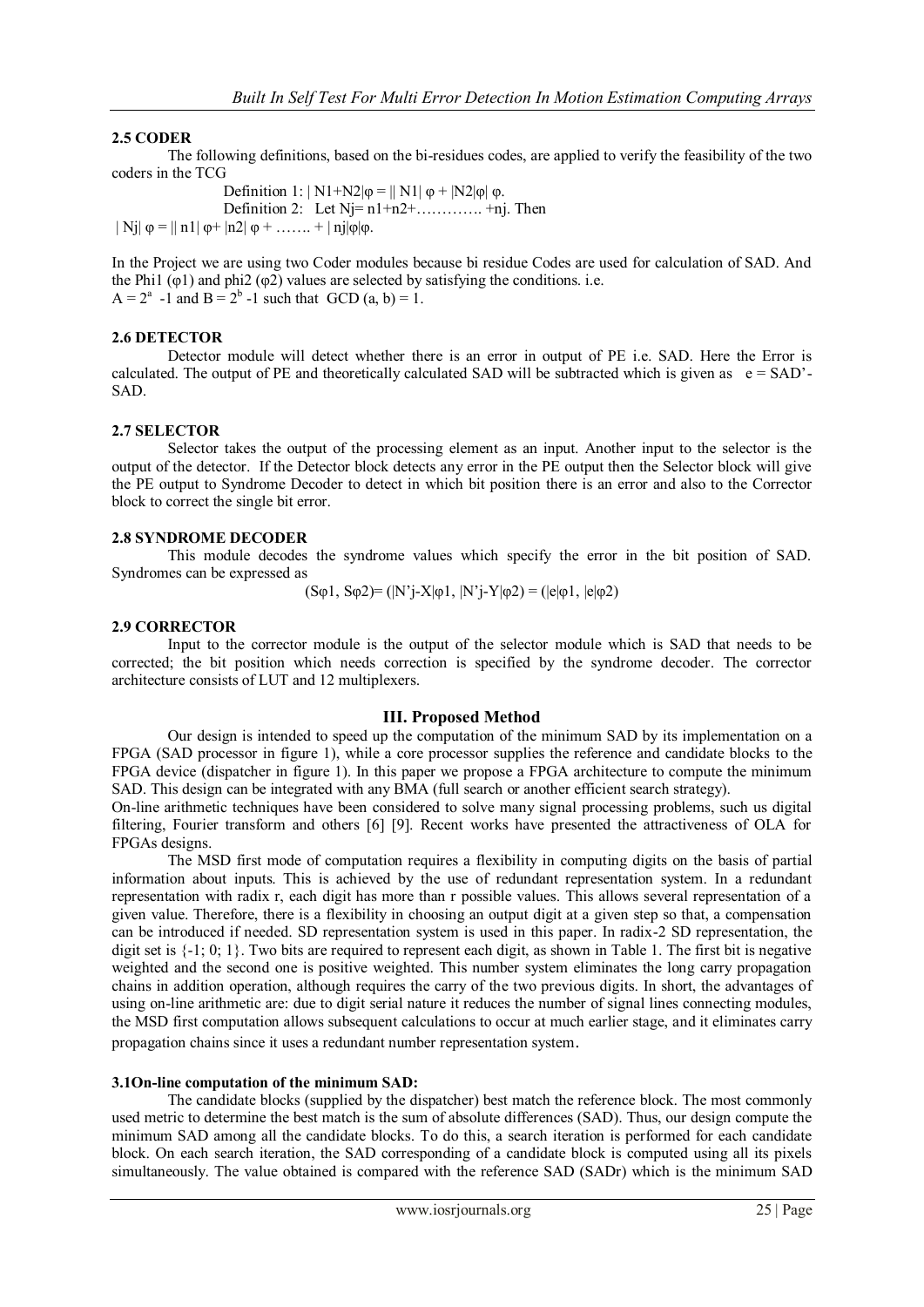computed before this iteration. If the current SAD (SADc) is less than SADr, it is stored as SADr for the remaining search iterations. Both the SAD computation and comparison operation is performed using on-line arithmetic. This allows us to begin the comparison when the first digit of the SAD is obtained and early stop the computation if the digits computed are enough to ensure that SADc is greater than SADr.

The SAD adds up the absolute differences between corresponding elements in the candidate and reference block.

$$
SAD = \sum_{i=1}^{N} \sum_{j=1}^{N} |c_{i,j} - r_{i,j}|
$$

where  $r(i,j)$  are the elements of the reference block and  $c(i,j)$  the elements of the candidate block. Thus, the computation of the SAD is divided in three steps:

1 Computation of differences between corresponding elements  $d(i,j) = c(i,j) i(I,j)$ 

2 Determine the absolute value of each differences  $d(i,j)$ 

3 Add all absolute values

Conversion to SD representation and difference computation: In radix-2 SD representation, each digit is composed by two bits, the first one negative weighted and the second one positive weighted. Thus, a SD number can be interpreted as the difference of two unsigned numbers, the one composed by bits positive weighted of each digit, minus the one composed by bits negative weighted. In fact, to convert SD number to non redundant representation, this difference is performed.

#### **IV. FIGURES AND TABLES**

Table 1. Digit codification in radix-2 signed-digit representation

| Digit value Digit representation |
|----------------------------------|
| 01                               |
| oo                               |
| 11                               |
| 10                               |

This property is used to perform simultaneously the conversion of each pixel value to SD and the difference between pixels of reference block and current block with no computational cost. In that way, each digit of the value  $d(i,j) = c(i,j)$  r(i,j) is obtained in SD representation by only taking the corresponding bit of ci;j as the positive weighted and the corresponding bit of  $r(i,j)$  as the negative weighted, since  $c(i,j)$  and  $r(i,j)$  are unsigned numbers.

Absolute value: To compute the absolute value of  $d(i,i)$ , the sign of this value have to be changed if di; is negative. In SD the negation operation is performed by interchanging both bits of each digit.



Fig 3 Processing Element Module Schematic Diagram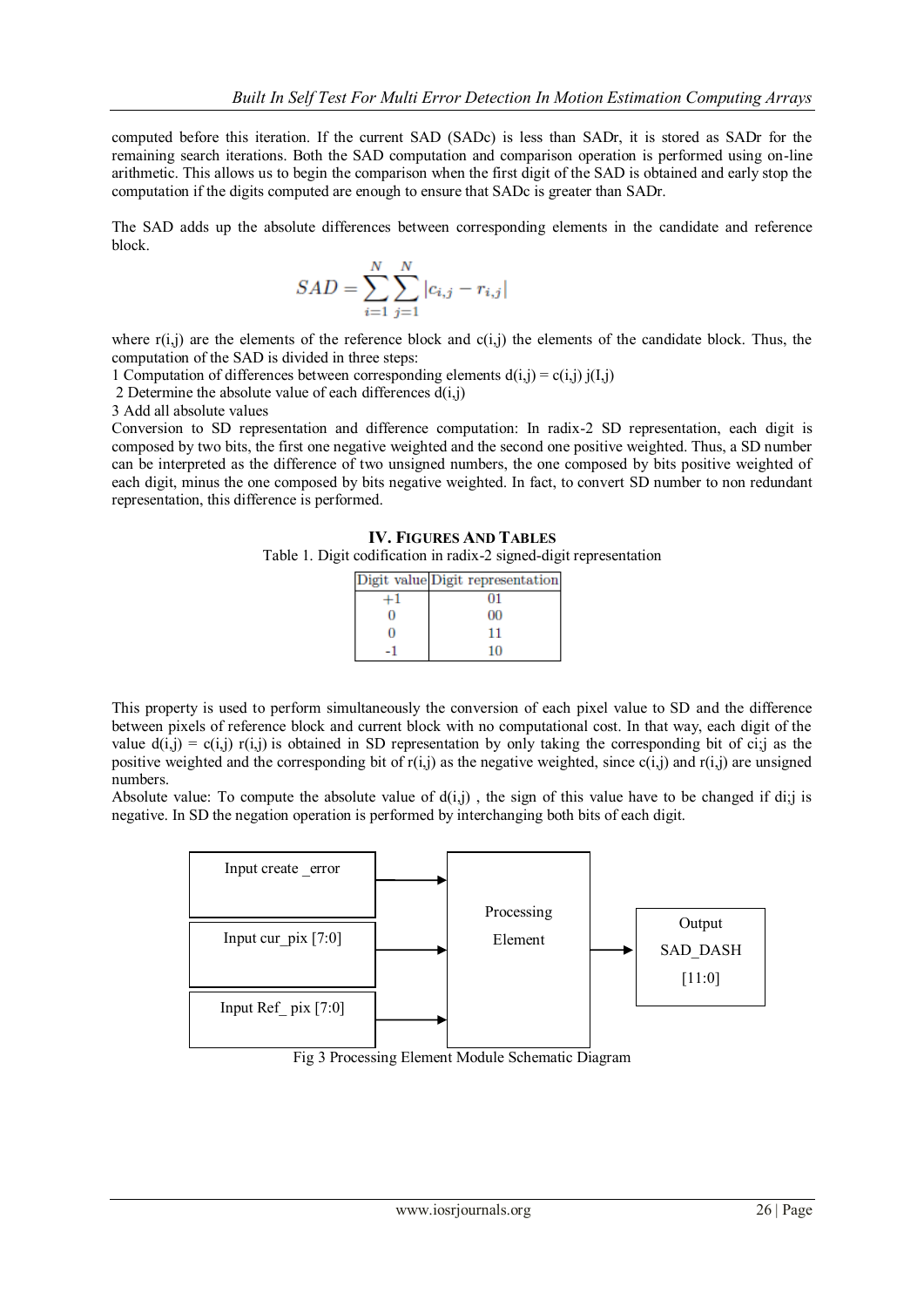



Fig 6 Corrector Module Schematic Diagram

|                                                  |      |                         | 987.1 |     |                      |      |      |  |  |
|--------------------------------------------------|------|-------------------------|-------|-----|----------------------|------|------|--|--|
| <b>Current Simulation</b><br><b>Time: 970 ns</b> |      |                         | 886   | 926 | 966                  | 1006 | 1046 |  |  |
| <b>El 64</b> curr0[15:0]                         | 1    | 30                      |       |     | 20                   |      |      |  |  |
| <b>EI M</b> ref0[15:0]                           | 1    | 10 <sup>°</sup>         |       |     |                      |      |      |  |  |
| oll error                                        | $-2$ |                         |       |     | $-2$                 |      |      |  |  |
| modout43                                         | 5    |                         |       |     |                      |      |      |  |  |
| o modout44                                       | 13   | $\overline{\mathbf{3}}$ |       |     | 13                   |      |      |  |  |
| <b>El &amp;4</b> outsum6[                        | 1    | 000000001101            |       |     |                      |      |      |  |  |
| <b>D S</b> <sup>4</sup> errorcod                 | 1    | 000000001101            |       |     | 16'b0000000011111000 |      |      |  |  |
| <b>El M</b> modout[15:0]                         | 1    |                         |       |     | 16'b0000010011000110 |      |      |  |  |
|                                                  |      |                         |       |     |                      |      |      |  |  |
|                                                  |      |                         |       |     |                      |      |      |  |  |
|                                                  |      |                         |       |     |                      |      |      |  |  |
|                                                  |      |                         |       |     |                      |      |      |  |  |
|                                                  |      |                         |       |     |                      |      |      |  |  |
|                                                  |      |                         |       |     |                      |      |      |  |  |
|                                                  |      |                         |       |     |                      |      |      |  |  |
|                                                  |      |                         |       |     |                      |      |      |  |  |
|                                                  |      |                         |       |     |                      |      |      |  |  |
|                                                  |      |                         |       |     |                      |      |      |  |  |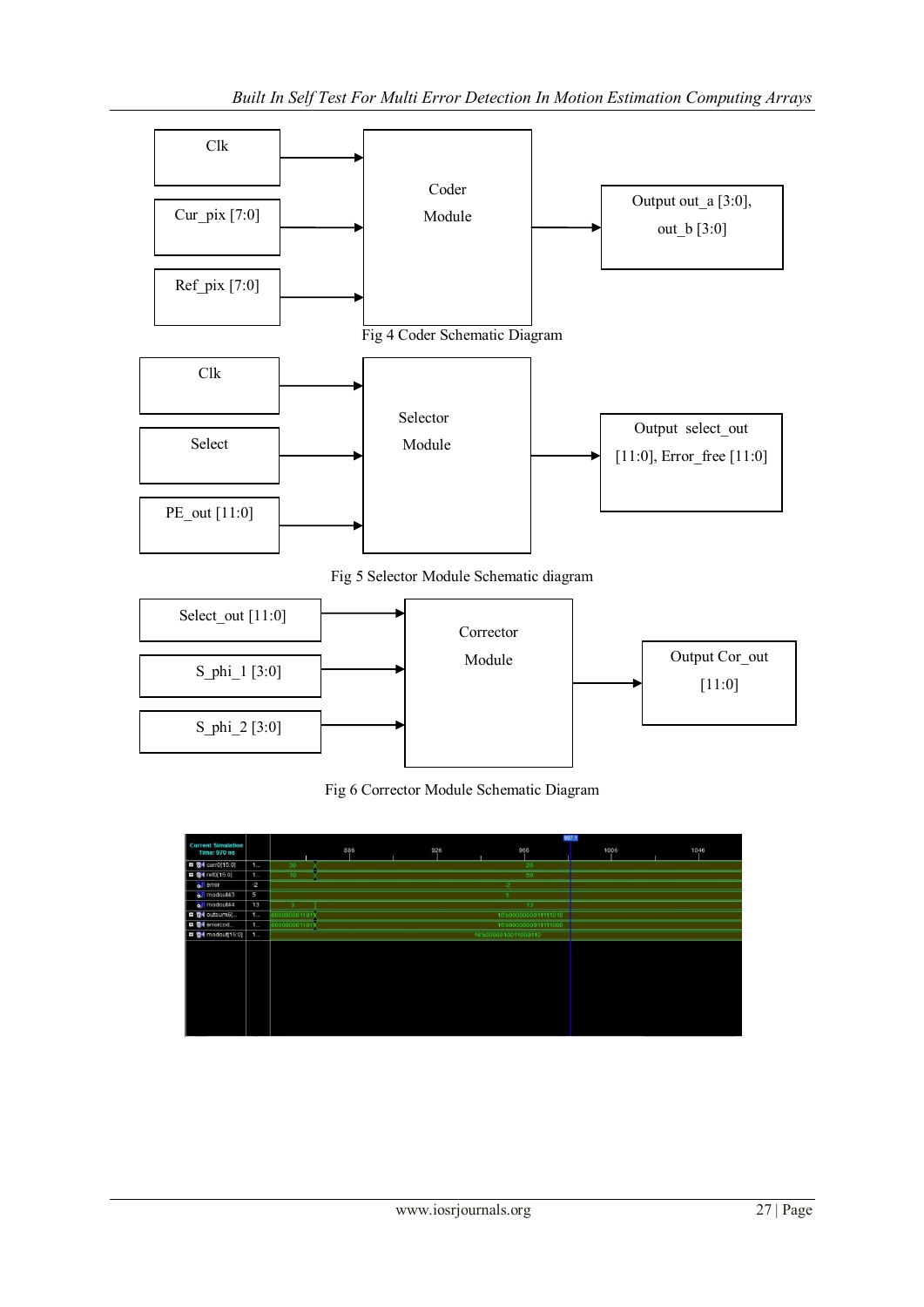

Figure 7 Simulation Results of the Output module



Figure 8 Core Processor Communication with SAD

Since MSD-first mode of computation is used, the sign detection of  $d(i,j)$  is performed on-the-<sup>o</sup>y by checking if the first non zero digit of  $d(i,j)$  is positive (01) or negative (10). The digits of  $d(i,j)$  are received in MSD-first mode and go directly to the output while they are zero (00 or 11). If the first non zero digit received is positive (01), this and all the remaining digit correspond directly with the output. Nevertheless, if the first non zero digit received is negative (10), the bit of this and all the remaining digit are interchanged to obtain the output. The absolute value operation is performed with no online delay.

Sum of absolute differences: The absolute difference of all the pixels corresponding to the current and reference blocks are computed in parallel. Then N2 absolute difference blocks are required. An on-line adder tree is used to obtain the sum of all  $d(i,j)$  values as given in fig 2.

## **V. Results and Conclusions**

This project proposes BISDC architecture for self-detection and self-correction of errors of PEs in an MECA. Based on the error detection correction concepts of bi residue codes, this paper presents the corresponding definitions used in designing the BISD and BISC circuits to achieve self-detection and selfcorrection operations. Performance evaluation reveals that the proposed BISDC architecture effectively achieves self-detection and self-correction capabilities with minimal area.

The Functional-simulation has been successfully carried out with the results matching with expected ones. The design functional verification and Synthesis is done by using Xilinx-ISE/XST and Cadence RTL Compiler of BISDC architecture for MECA. In this project the Area obtained is 87% using Cadence RTL Compiler.